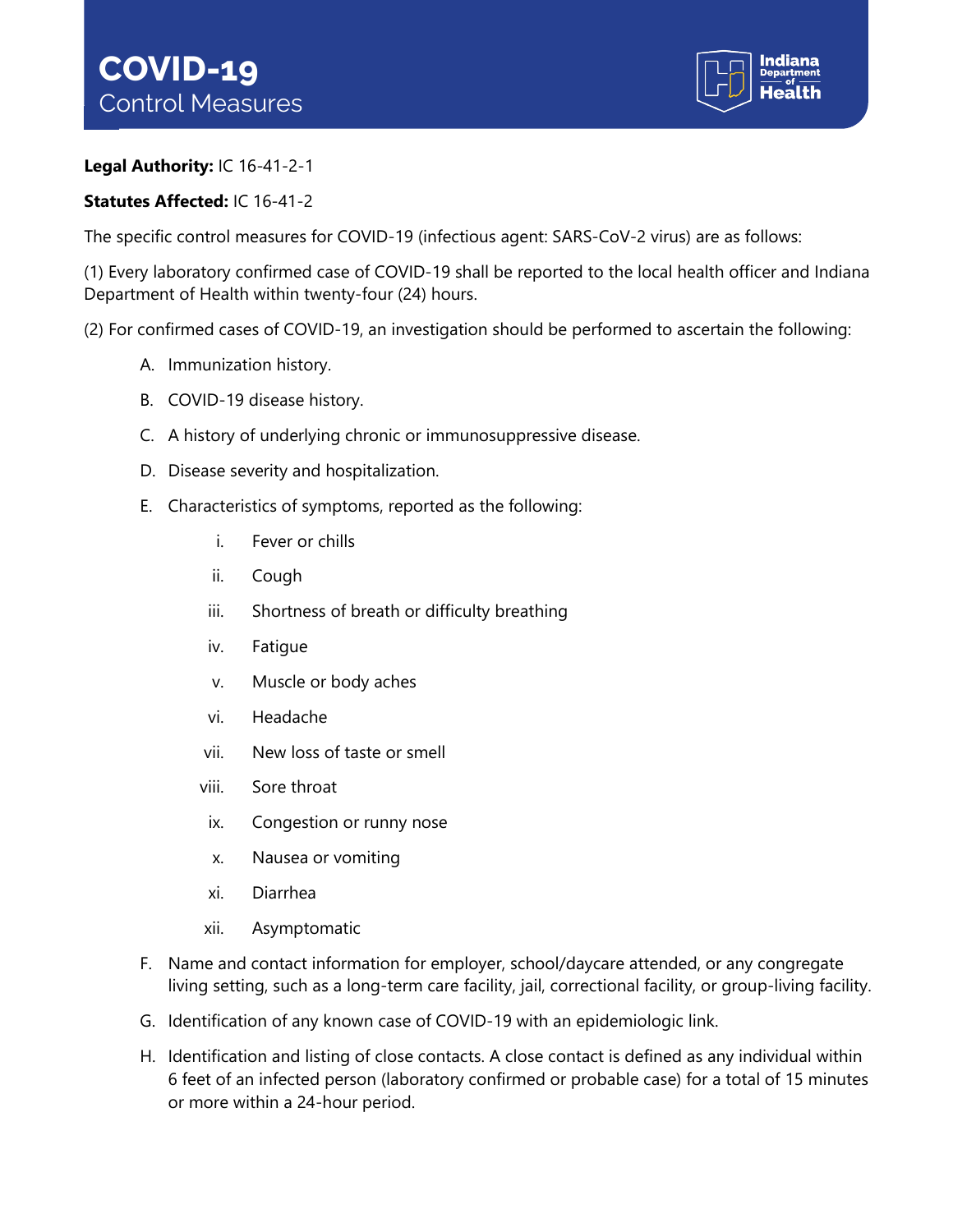(3) For any confirmed case of COVID-19 in a congregate setting, including schools, preschools, daycare settings, long-term care facilities, jails, correctional facilities, and group-living facilities, an investigation shall be performed to ascertain the following:

- A. Immunization history.
- B. COVID-19 disease history.
- C. Disease severity and hospitalization. (only for group living and long term care facilities)
- D. Name and contact information for school, preschool, or daycare attended, or any congregate living setting, such as a long-term care facility, jail, correctional facility, or group-living facility.
- E. Identification of any known case of COVID-19 with an epidemiologic link.
- F. Identification and listing of close contacts. A close contact is defined as any individual within 6 feet of an infected person (laboratory confirmed or probable case) for a total of 15 minutes or more within a 24-hour period.
	- a. Exception to the close contact definition: In the K-12 indoor classroom setting, the definition excludes students who were 3 to 6 feet of an infected student (laboratoryconfirmed or a clinically compatible illness) if both the infected student and the exposed student(s) correctly and consistently wore well-fitting masks the entire time. This exception does not apply to teachers, staff, or other adults in the classroom setting.

(4) Individuals who test positive for COVID-19 shall isolate, including exclusion from schools, preschools, daycare settings, employment, and public places, until:

A. At least 10 days following the onset of symptoms or, if asymptomatic, at least 10 days from the date of collection of the positive test and must be at least 24 hours fever-free without fever-reducing medications and symptom improvement.

(5) Asymptomatic individuals, unless fully vaccinated or recovered from a COVID-19 infection within the past 90 days, who are identified as a close contact of a COVID-19 case shall quarantine, including exclusion from schools, preschools, daycare settings, employment, and public places, until:

- A. 14 days after the date of last exposure;
- B. 10 days after the date of last exposure, following additional precautions for days 11-14; or
- C. 7 days after date of last exposure with a negative PCR test result occurring on day 5 or later, following additional precautions for days 8-14.

Precautions include monitoring for symptoms, wearing a mask at all times around other people, and maintaining at least six feet of distance from others at all times unless otherwise directed by state or local health authority.

(6) Testing is recommended for all close contacts of confirmed or probable COVID-19 cases. Close contacts who test positive, whether symptomatic or asymptomatic, should be managed as a confirmed COVID-19 case.